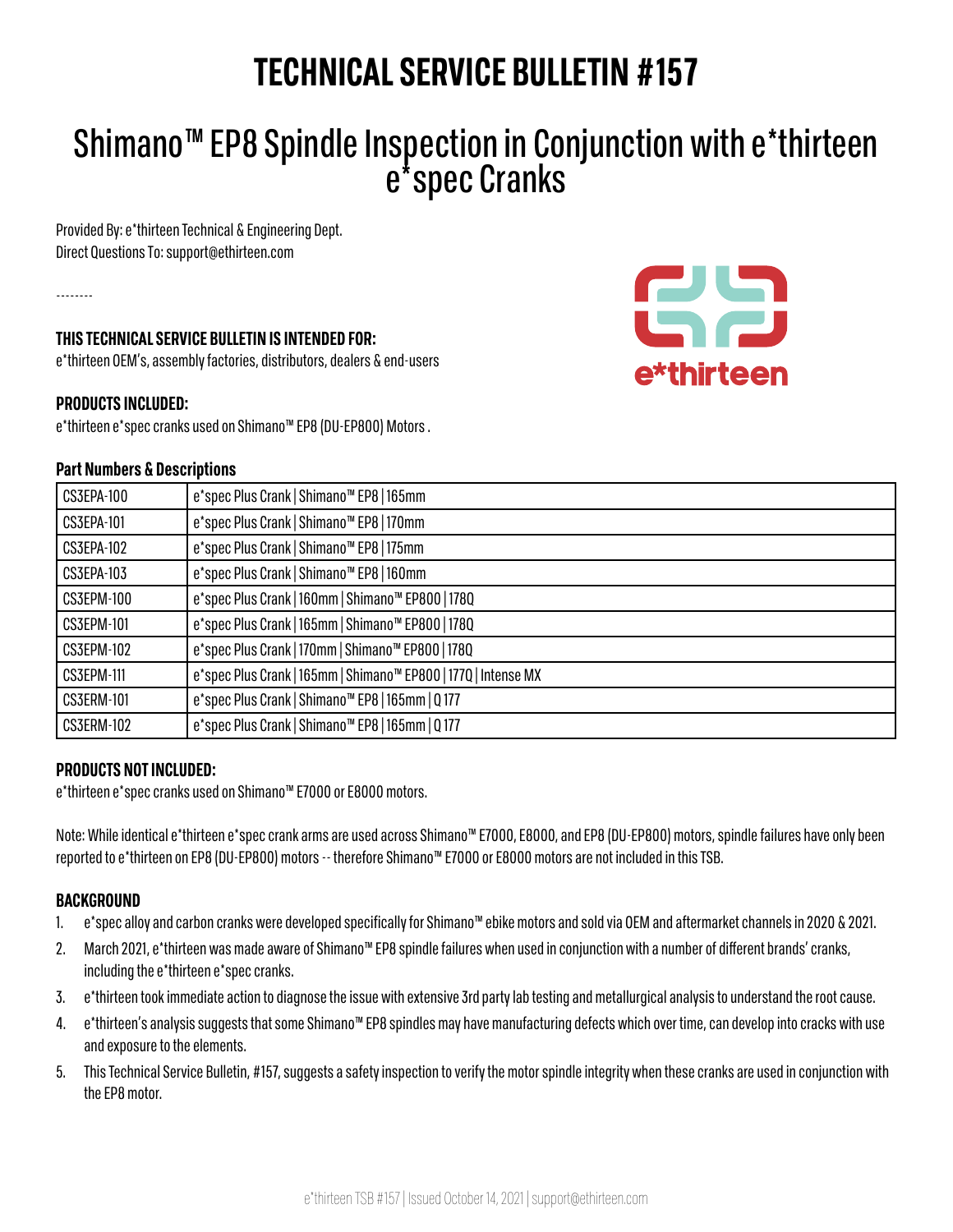# **CURRENT STATUS**

Currently e\*thirteen cranks pass and exceed all bicycle testing standards applicable to these components (ISO, EN, DIN) -- e\*thirteen is confident that our cranks are not the source of the issue.

#### **RECOMMENDED ACTION**

e\*thirteen recommends inspecting Shimano™ EP8 motor spindles to ensure no cracks are present before riding any EP8 equipped bike again and in doing so have provided a step by step process for doing this with images and instructions below.

The inspection is done by removing the crank arms, thoroughly cleaning the spindle, and closely inspecting the area located around the hole drilled through the spindle in the splined location.

**Please see written instructions with visuals below.** If any help is needed, please contact the e\*thirteen support team at [support@ethirteen.com.](mailto:support%40ethirteen.com.?subject=)

While e\*thirteen does not foresee any issues with e\*thirteen cranks, we stand behind our products and have warranty policies in place for our products. Please view our warranty policy and request form [HERE.](https://support.ethirteen.com/hc/en-us/sections/360008692072-Warranty-Policies-Warranty-Request-Form)

--------

# INSTRUCTIONS FOR ARM REMOVAL PROCEDURE

Note: Procedure is the same for left and right arms and should be performed on both

#### **STEP 1 - LOOSEN PINCH BOLTS**

Loosen counterclockwise both 5mm pinch bolts which attach the crank arm to the spindle. Ensure they are fully loose by alternating bolts until a gap between the head of the bolt and crank arm is visible.

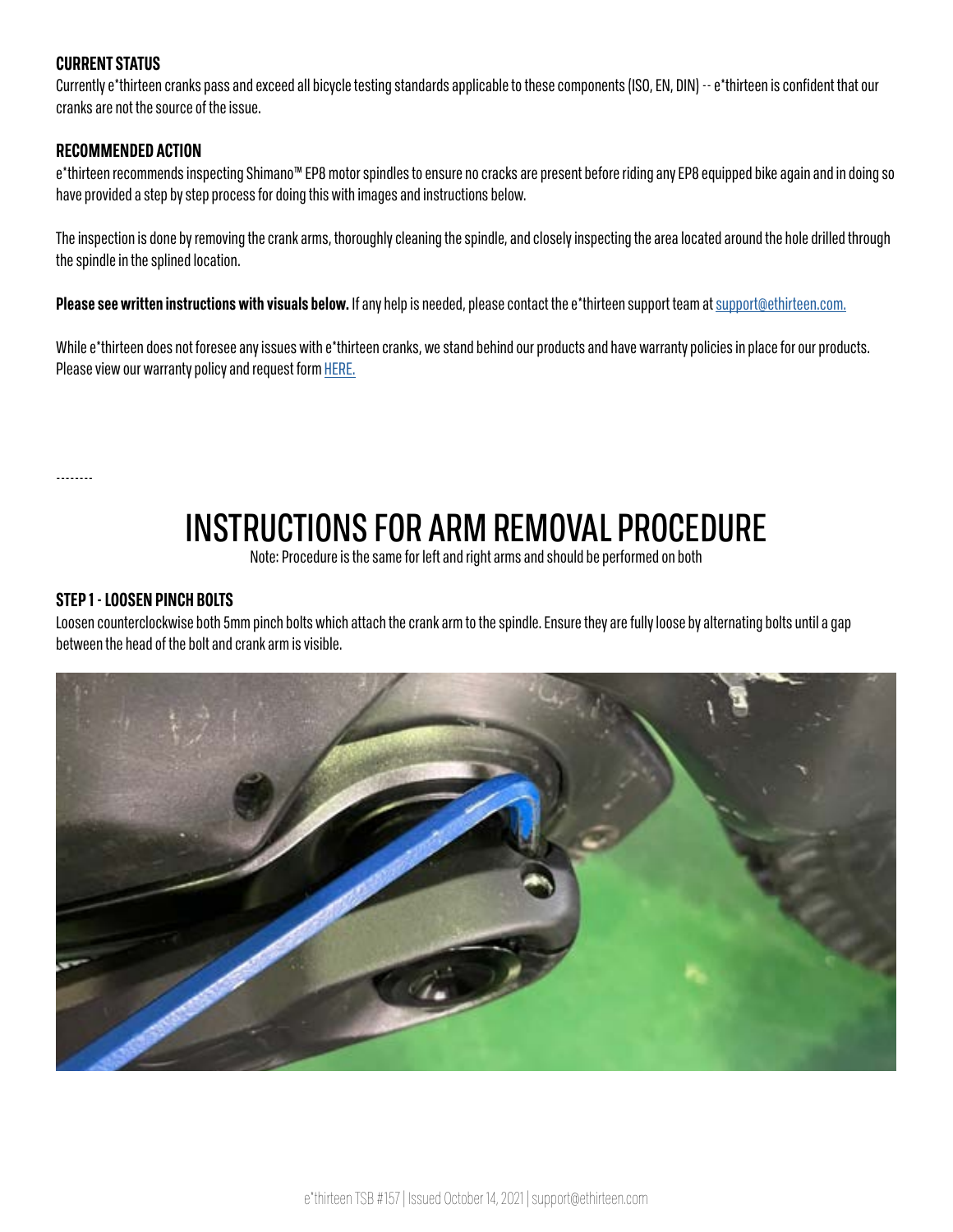#### **STEP 2 - REMOVE PRELOAD CAP**

Using a 5mm hex key, loosen counterclockwise and remove the preload cap.



#### **STEP 3 - REMOVE ARMS AND CLEAN MOTOR SPINDLE WITH DEGREASER**

**STEP 4 - CLOSELY INSPECT THE EXPOSED SPINDLE, PAYING PARTICULAR ATTENTION TO THE AREA AROUND THE CROSS-DRILLED HOLE. INSPECT BOTH INSIDE AND OUTSIDE THE SPINDLE** (Using your smartphone camera and zooming in can give additional clarity)



**INSIDE VIEW**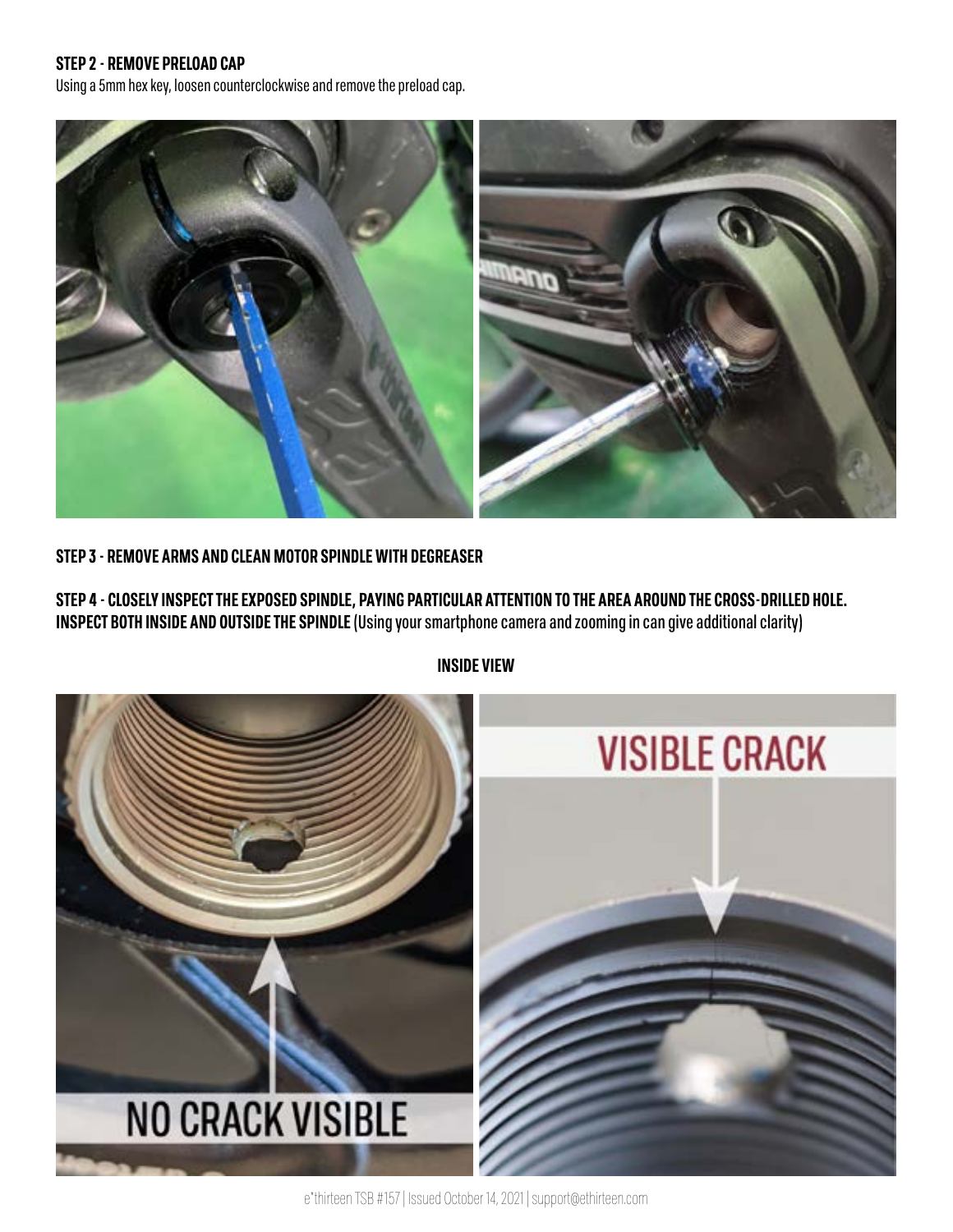#### **OUTSIDE VIEW**

Note: Trough/groove marks pictured on the wide spline tooth and elsewhere on the spindle are manufacturing marks present from the factory. These marks are inconsistent, and may not necessarily be present on all spindles!



# **STEP 5 - REINSTALL OR CONTACT THE APPROPRIATE PARTY FOR REPLACEMENT**

- If no crack is present, move onto the arm install procedure below.
- If crack is present or you are unsure, contact your Bicycle Manufacturer or local Shimano Service Center for further instructions.

--------

**ARM INSTALL PROCEDURE -** Procedure is the same for left and right arms and should be performed on both.

# **STEP 1 - VERIFY PRELOAD CAPS HAVE A PRE-APPLIED THREADLOCKER PATCH.**

Note: Preload bolts may appear visually different than shown in photo.



If threadlock patch is present, move on to step 2. If there is no threadlocker patch, move to the next point. If preload cap has no threadlock patch pre applied, Clean inner and outer threads and apply 1 drop of Loctite 242 or similar light/medium threadlocker compound to the threads on the preload cap. Alternatively, you can contact e\*thirteen to be supplied with a preload caps with pre applied threadlocker.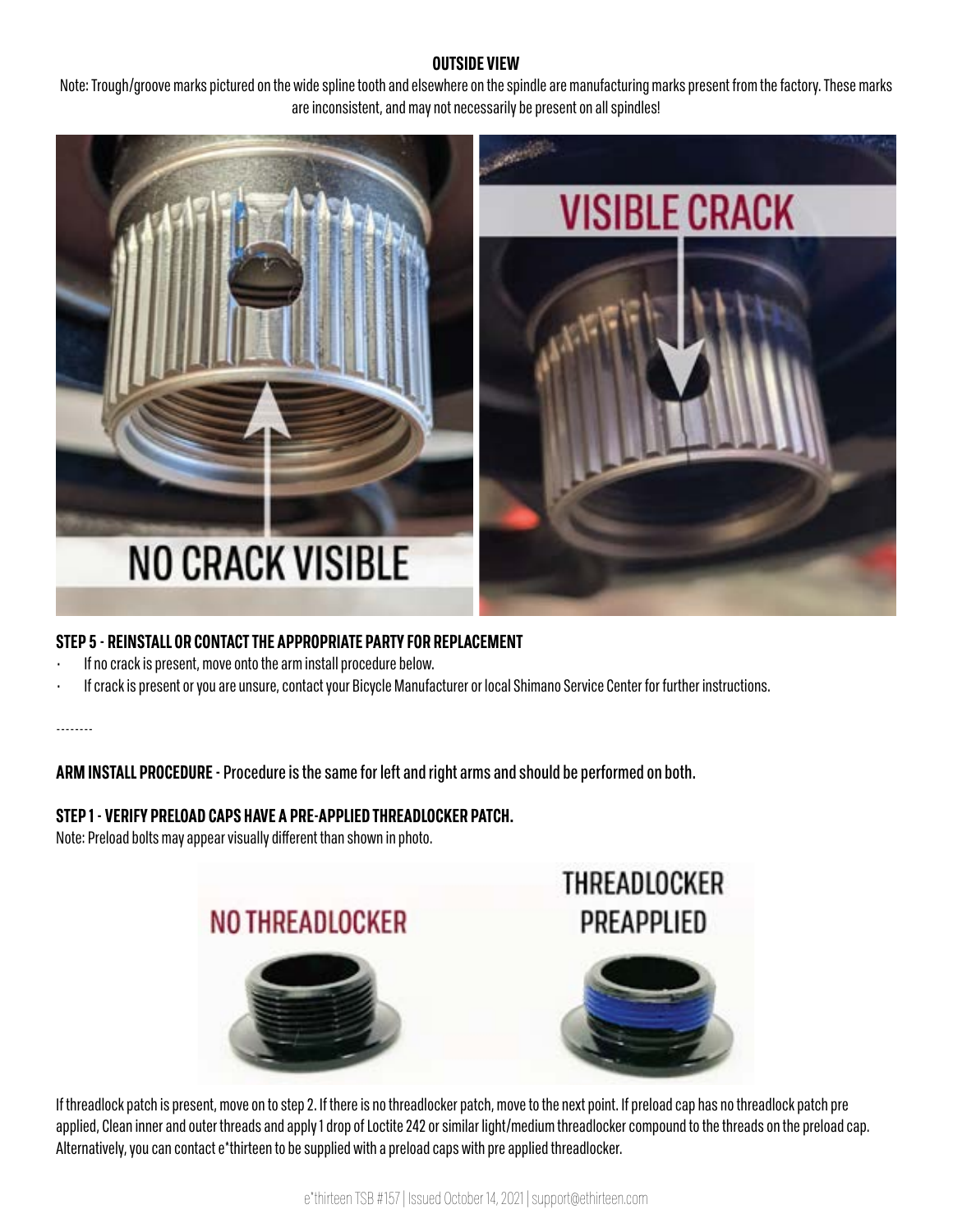#### **STEP 2 - INSTALL ARMS ONTO SPINDLE**

Note left vs right arms and slide onto the spindle and press them firmly in place.

#### **STEP 3 - REINSTALL PRELOAD CAP AND TORQUE FASTENERS TO SPEC**

Install and tighten preload cap to 2Nm



Using a torque wrench, tighten crankarm pinch bolts using an alternating sequence until both bolts reach 14Nm. You will do this (2) times starting with the inside bolt (a) then the outside bolt (b), then repeat. Sequence =  $(a)(b)(a)(b)$ 



# **STEP 4 - REPEAT PROCEDURE ON OTHER ARM**

**STEP 5 - RECHECK PINCHBOLT TIGHTNESS AFTER 1-2 RIDES TO ENSURE 14Nm TORQUE ON PINCHBOLTS**